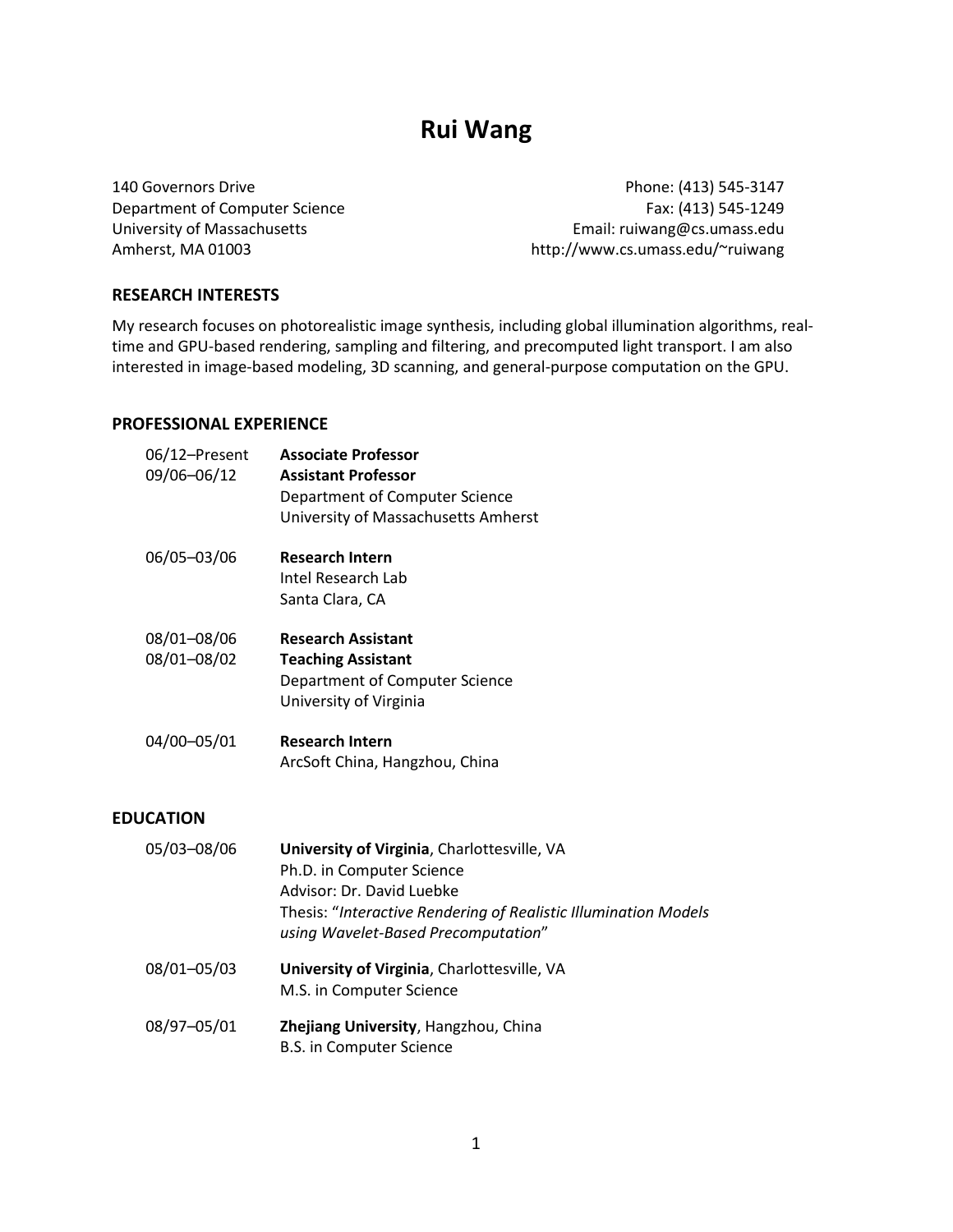#### **RESEARCH PUBLICATIONS**

 $\overline{a}$ 

# *Journal Publications <sup>1</sup>*

- [1] Yahan Zhou, Zhaoliang Lun, Evangelos Kalogerakis, and Rui Wang, "Implicit Integration for Particlebased Simulation of Elasto-plastic Solids", *Computer Graphics Forum*, [*Proceedings of Pacific Graphics 2013*], conditionally accepted.
- [2] Yahan Zhou, Haibin Huang, Li-Yi Wei, and Rui Wang, "Point Sampling with General Noise Spectrum", *ACM Transactions on Graphics 31(4)* [*Proceedings of ACM SIGGRAPH 2012*, Acceptance rate: 23%], pp. 76:1—76:11.
- [3] Ling-Qi Yan, Yahan Zhou, Kun Xu, and Rui Wang, "Accurate Translucent Material Rendering under Spherical Gaussian Lights", *Computer Graphics Forum 31(7)*, [*Proceedings of Pacific Graphics 2012*].
- [4] Kun Xu, Li-Qian Ma, Bo Ren, Rui Wang, and Shi-Min Hu, "Interactive Hair Rendering and Appearance Editing under Environment Lighting", *ACM Transactions on Graphics 30(5)*, [*Proceedings of ACM SIGGRAPH Asia 2011*, Acceptance rate: 19%], pp. 173:1—173:10.
- [5] Li-Yi Wei and Rui Wang, "Differential Domain Analysis for Non-Uniform Sampling", *ACM Transactions on Graphics 30(4)*, [*Proceedings of ACM SIGGRAPH 2011*, Acceptance rate: 19%], 2011, pp. 50:1–50:10.
- [6] John C. Bowers, Jonathan Leahey, and Rui Wang, "A Ray Tracing Approach to Diffusion Curves", *Computer Graphics Forum 30(4)*, [*Proceedings of Eurographics Symposium on Rendering (EGSR) 2011*, Acceptance rate: 39%], 2011, pp. 1345–1352.
- [7] David Maletz and Rui Wang, "Importance Point Projection for GPU-based Final Gathering", *Computer Graphics Forum 30(4)*, [*Proceedings of Eurographics Symposium on Rendering (EGSR) 2011*, Acceptance rate: 39%], 2011, pp. 1327–1336.
- [8] Peter Djeu, Warren Hunt, Rui Wang, Ikrima Elhassan, Gordon Stoll, and William R. Mark, "Razor: An Architecture for Dynamic Multiresolution Ray Tracing", *ACM Transactions on Graphics 30(5)*, 2011, to appear. (The previous technical report version of this paper has been cited **55** times).
- [9] Jurgen Laurijssen, Rui Wang, Ares Lagae, and Philip Dutre, "Precomputed Gathering of Multi-Bounce Glossy Reflections", *Computer Graphics Forum*, 2011, to appear.
- [10] John C. Bowers, Rui Wang, Li-Yi Wei, David Maletz, "Parallel Poisson Disk Sampling with Spectrum Analysis on Surfaces", *ACM Transactions on Graphics* 29(5), [*Proceedings of ACM SIGGRAPH Asia 2010*, Acceptance rate: 18%], 2010, pp. 166:1–10. (Cited **18** times).

 $1$  In computer graphics, a number of conference proceedings are now published as special issues of associated journals. For example, the ACM SIGGRAPH proceedings are published as a special issue of the ACM Transactions on Graphics (TOG), a leading journal in graphics. Similarly, the proceedings of Eurographics, Eurographics Symposium on Rendering, and Pacific Graphics are published as special issues in the journal Computer Graphics Forum (CGF). Therefore, for these publications, I have included information about the associated conference and the acceptance rate. All papers listed are fully reviewed, revised via a shepherding process, and are considered terminal publications. I have also included Google Scholar citation counts for selected papers.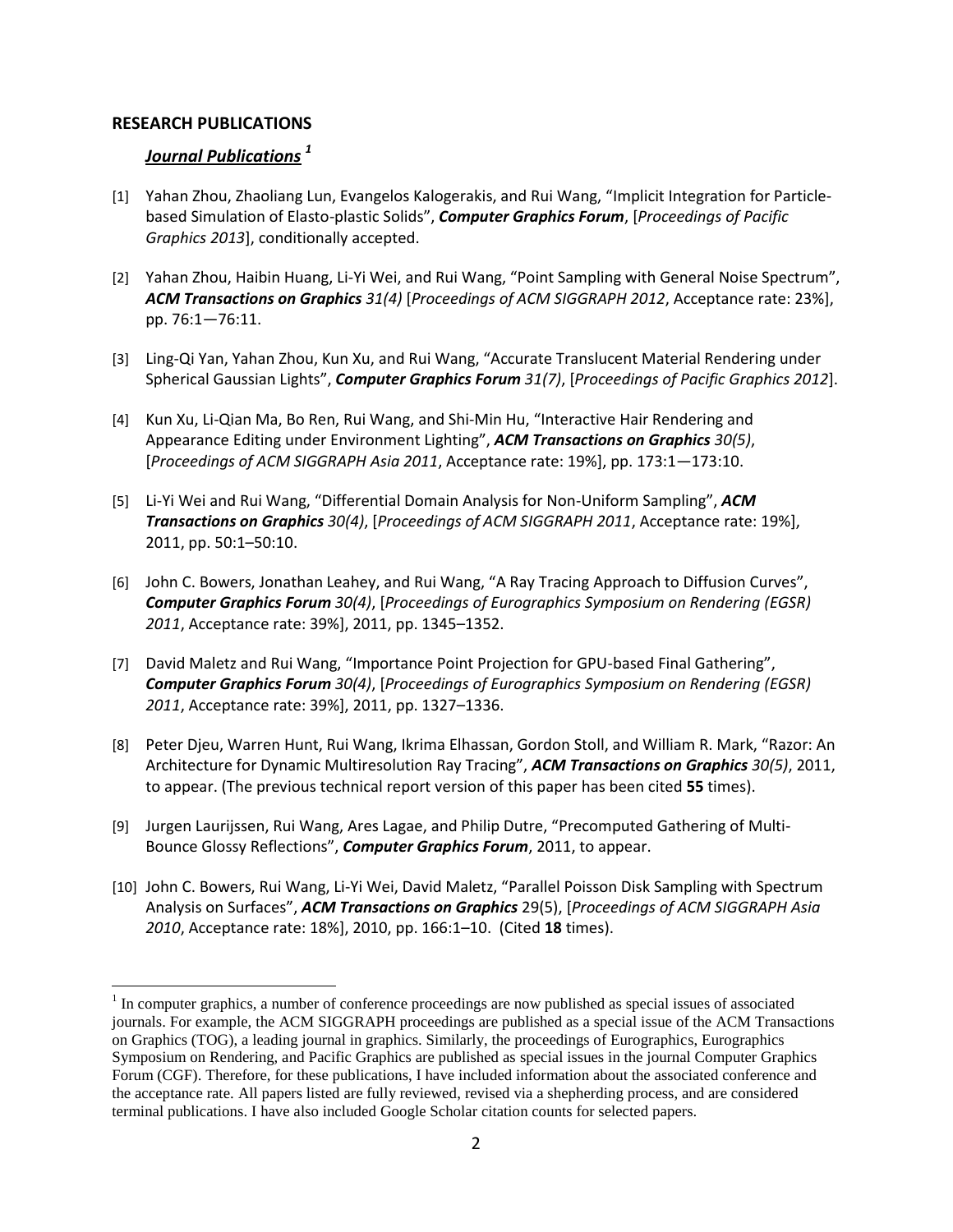- [11] Jurgen Laurijssen, Rui Wang, Philip Dutre, and Benedict J. Brown, "Fast Estimation and Rendering of Indirect Highlights", *Computer Graphics Forum* 29(4) [*Proceedings of Eurographics Symposium on Rendering (EGSR) 2010*, Acceptance rate: 39%], 2010, pp. 1305–1313.
- [12] Xuan Yu, Rui Wang, Jingyi Yu, "Real-time Depth of Field Rendering via Dynamic Light Field Generation and Filtering", *Computer Graphics Forum* 29(7), [*Proceedings of Pacific Graphics (PG) 2010*, Acceptance rate: 17%], 2010, pp. 2099–2107.
- [13] Rui Wang, Rui Wang, Kun Zhou, Minghao Pan, Hujun Bao, "An Efficient GPU-based Approach for Interactive Global Illumination", *ACM Transactions on Graphics* 28(3), [*Proceedings of ACM SIGGRAPH 2009*, Acceptance rate: 18%], 2009, pp. 91:1–8. (Cited **55** times).
- [14] Rui Wang, Oskar Akerlund, "Bidirectional Importance Sampling for Unstructured Direct Illumination", *Computer Graphics Forum* 28(2), [*Proceedings of Eurographics 2009*, Acceptance rate: 23%], 2009, pp. 269–278. (Cited **11** times).
- [15] Ewen Cheslack-Postava, Rui Wang, Oskar Akerlund, Fabio Pellacini, "Fast, Realistic Lighting and Material Design using Nonlinear Cut Approximation", *ACM Transactions on Graphics 27(5)*, [*Proceedings of ACM SIGGRAPH Asia 2008*, Acceptance rate: 18%], 2008, pp. 128:1—10. (Cited **27** times).
- [16] Xuan Yu, Rui Wang, Jingyi Yu, "Interactive Glossy Reflections using GPU-based Ray Tracing with Adaptive LOD", *Computer Graphics Forum 27(7)*, [*Proceedings of Pacific Graphics (PG)* 2008, Acceptance rate: 18%], 2008, pp. 1987–1996.
- [17] Rui Wang, Ewen Cheslack-Postava, Rui Wang, David Luebke, Qianyong Chen, Wei Hua, Qunsheng Peng, Hujun Bao, "Real-time Editing and Relighting of Homogeneous Translucent Materials", *The Visual Computer Journal 24(7-9)*, [*Proceedings of Computer Computer Graphics International (CGI) 2008*, Acceptance rate: 18%], 2008, pp. 565–575. (Cited **9** times).
- [18] Rui Wang, John Tran, David Luebke, "All-Frequency Relighting of Glossy Objects", *ACM Transactions on Graphics 25(2)*, 2006, pp. 293–318. (Cited **37** times).
- [19] Nolan Goodnight, Rui Wang, Greg Humphreys, "Computation on Programmable Graphics Hardware", *IEEE Computer Graphics and Applications* 25(5), 2005, pp. 12–15. (Cited **42** times).
- [20] Rui Wang, John Tran, David Luebke, "All-Frequency Interactive Relighting of Translucent Objects with Single and Multiple Scattering", *ACM Transactions on Graphics 24(3)*, [*Proceedings of ACM SIGGRAPH 2005*, Acceptance rate: 21%], 2005, pp. 1202–1207. (Cited **80** times).

#### *Refereed Conference Publications*

- [21] Yahan Zhou, Jacqueline Field, Erik Learned-Miller, and Rui Wang, "Scene Text Segmentation via Inverse Rendering", *Proceedings of ICDAR 2013 (oral paper)*.
- [22] Mark McCartin-Lim, Andrew McGregor, and Rui Wang, "Approximate Principal Direction Trees", *Proceedings of the 29th Intl. Conf. on Machine Learning (ICML) 2012*.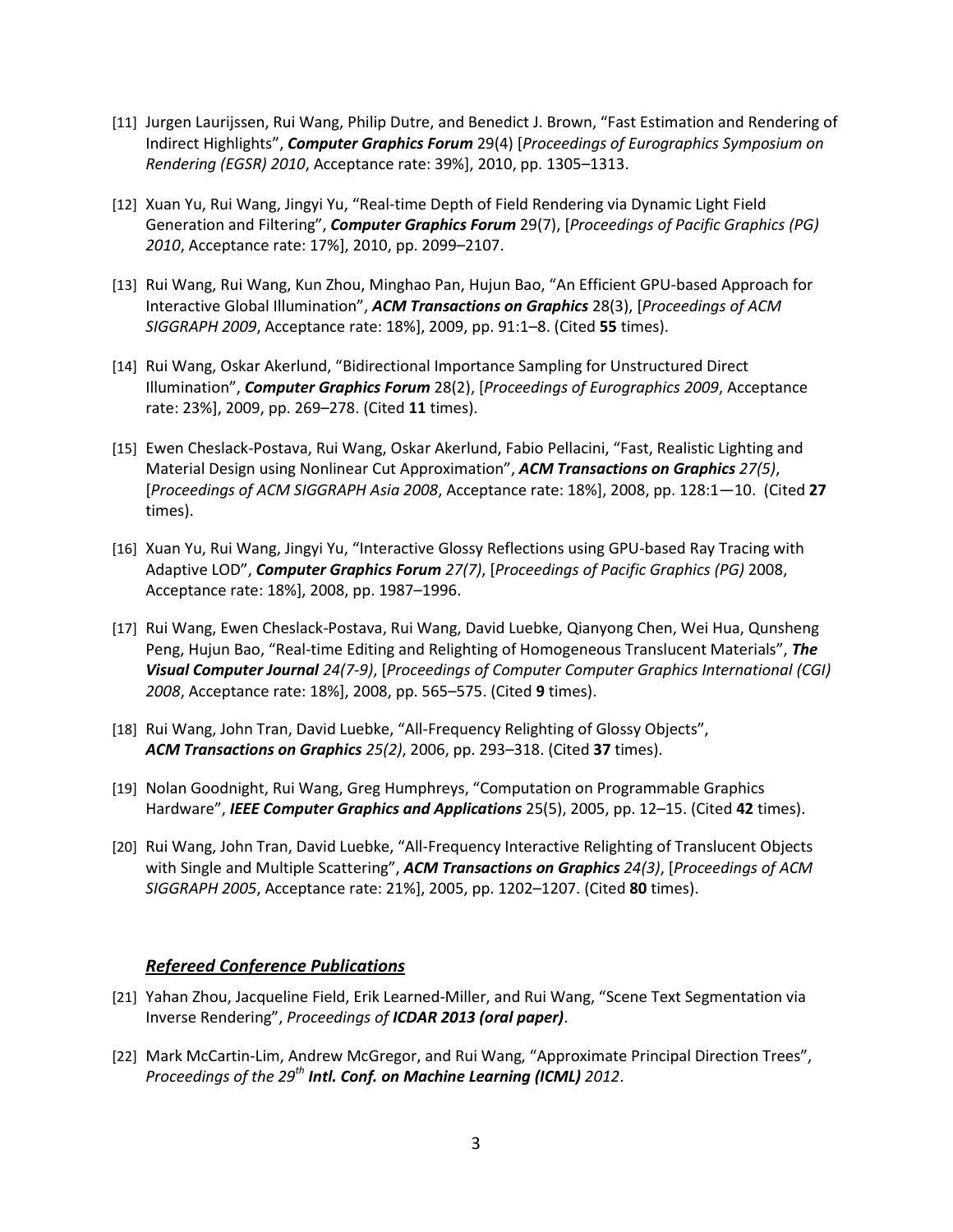- [23] Yahan Zhou and Rui Wang, "An Algorithm for Creating Geometric Dissection Puzzles", *Proceedings of Bridges 2012*, to appear.
- [24] Richard B. Foster, Rui Wang, Sridhar Mahadevan, "A GPU-based Approximate SVD Algorithm", *Proceedings of the 9 th Intl. Conf. on Parallel Processing and Applied Mathematics (PPAM) 2011*, also published on *Springer Lecture Notes in Computer Science (LNCS)* vol. 7203, pp. 569—578*.*
- [25] Oskar Akerlund, Mattias Unger, Rui Wang, "Precomputed Visibility Cuts for Interactive Re-lighting with Dynamic BRDFs", In *Proceedings of Pacific Graphics (PG) 2007*, pp. 161–171. [Acceptance rate: 22%]. (Cited **13** times).
- [26] Rui Wang, Jiajun Zhu, Greg Humphreys, "Precomputed Radiance Transfer for Real-time Indirect Lighting using a Spectral Mesh Basis", In *Proceedings of Eurographics Symposium on Rendering (EGSR) 2007*, pp. 13–22. [Acceptance rate: 35%]. (Cited **14** times).
- [27] Jiajun Zhu, Greg Humphreys, David Koller, Skip Steuart, Rui Wang, "Fast Omni-directional 3D Scene Acquisition with an Array of Stereo Cameras", *Proceedings of IEEE Intl. Conf. on 3-D Digital Imaging and Modeling (3DIM) 2007*, pp. 217–224. [Acceptance rate: 38%].
- [28] Rui Wang, Ren Ng, David Luebke, Greg Humphreys, "Efficient Wavelet Rotation for Environment Map Rendering", In *Proceedings of Eurographics Symposium on Rendering (EGSR) 2006*, pp. 173– 182. [Acceptance rate: 36%]. (Cited **32** times).
- [29] Rui Wang, John Tran, David Luebke, "All-Frequency Relighting of Non-Diffuse Objects using Separable BRDF Approximation", In *Proceedings of Eurographics Symposium on Rendering (EGSR) 2004*, pp. 345–354. [Acceptance rate: 39%]. (Cited **81** times).
- [30] Rui Wang and David Luebke, "Efficient Reconstruction of Indoor Scenes with Color", In *Proceedings of Intl. Conf. on 3-D Digital Imaging and Modeling (3DIM) 2003*, pp. 402–409. [Acceptance rate: 40%]. (Cited **7** times).
- [31] Nolan Goodnight, Rui Wang, Cliff Woolley and Greg Humphreys, "Interactive Time Dependent Tone Mapping using Programmable Graphics Hardware", In *Proceedings of Eurographics Symposium on Rendering (EGSR) 2003*, pp. 26–37. [Acceptance rate: 37%]. (Cited **67** times).

#### *Refereed Posters*

- [32] Richard B. Foster and Rui Wang, "Hierarchical Upsampling for Fast Image-based Depth Estimation", *ACM SIGGRAPH 2011*, refereed poster.
- [33] Hong Yuan and Rui Wang, "Dynamic Scene Relighting using Precomputed Visibility Cuts and Multilevel Shadow Grids", *ACM SIGGRAPH Symposium on Interactive 3D Graphics and Games (I3D) 2009*, refereed poster.
- [34] Tenghui Zhu, Rui Wang, David Luebke, "A GPU-Accelerated Render Cache", In *Proceedings of Pacific Graphics (PG) 2005,* refereed short paper.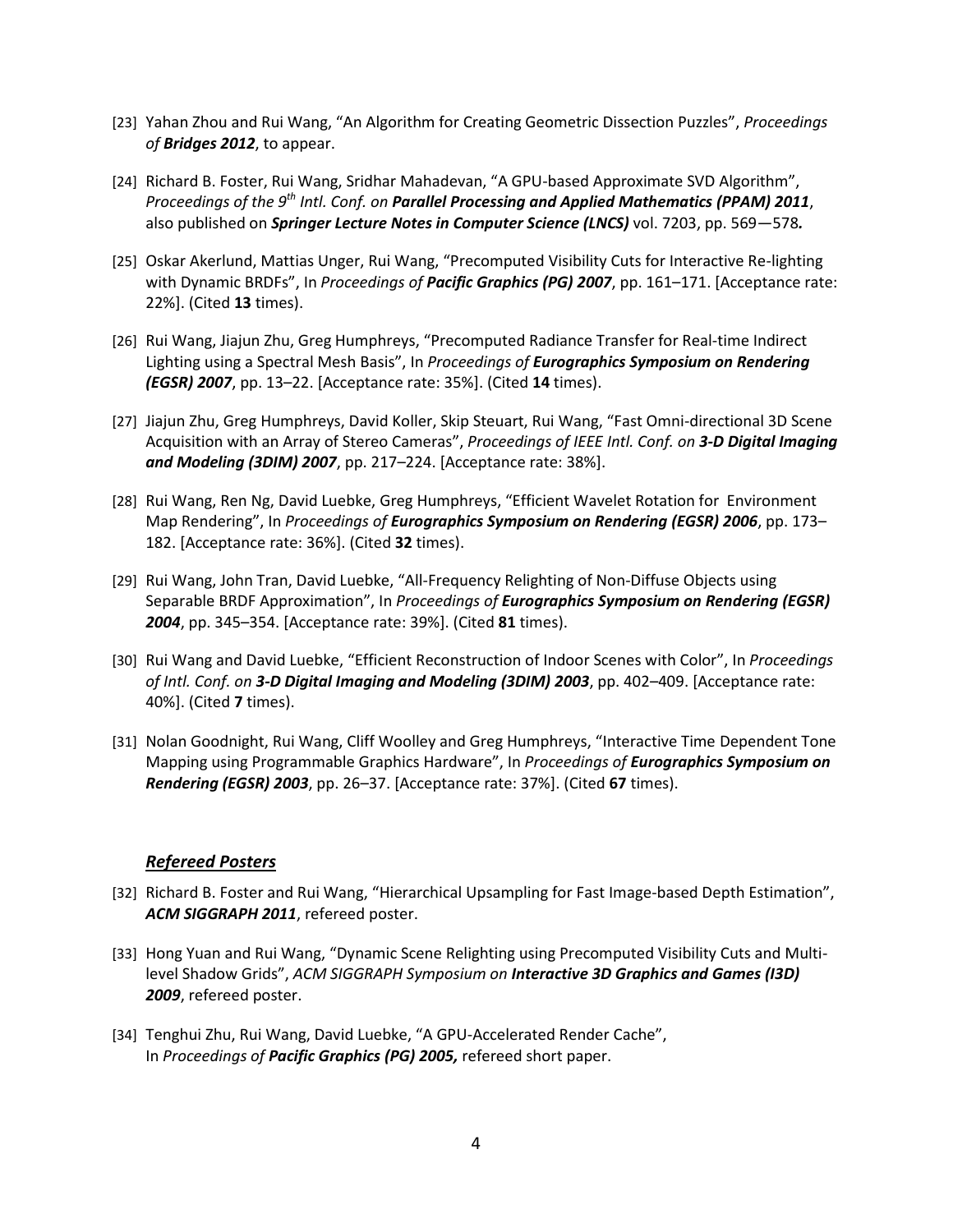# *Unrefereed Technical Reports <sup>2</sup>*

- Richard B. Foster, Rui Wang, and Rod Grupen, "A Mobile Robot for Autonomous Scene Capture and Rendering", *UMass Technical Report UM-CS-2011-019, 2011*.
- Hamed Soroush, Rui Wang, Brian Levine, and Mark Corner, "Digital Image Enhancement using a Vehicular Image Capturing Platform", *UMass Technical Report UM-CS-2011-002, 2011*.
- Richard B. Foster and Rui Wang, "Discontinuity Preserving Multi-View Synthesis", *UMass Technical Report UM-CS-2009-054, 2010*.
- David Maletz, John C. Bowers, and Rui Wang, "Reflectance Filtering for Interactive Global Illumination in Semi-Glossy Scenes", *UMass Technical Report UM-CS-2009-057, 2009*.

# **HONORS AND AWARDS**

- ACM Recognition of Service Award (for service contributions to ACM I3D 2011), 2011
- National Science Foundation CAREER Award, 2008.
- UMass Faculty Research Grant (FRG) Award, 2008.
- Winner of UVA's 2003 Rendering Competition, University of Virginia, 2003
- Outstanding Graduation Thesis Award, Zhejiang University, China, 2001
- Graduated with University Distinction, Zhejiang University, China, 2001
- Baoshan Steel Corporation Fellowship, Zhejiang University, China, 2000
- Eastcom Corporation Fellowship, Zhejiang University, China, 1999

# **RESEARCH FUNDING**

- Rui Wang (PI), Research Gift Fund, Robert Bosch Research, 2011–2012, \$50,000.
- Rui Wang (co-PI), with Sridhar Mahadevan (PI), "*Manifold Alignment of High-Dimensional Data Sets*", National Science Foundation CCF-1025120, 2010–2013, \$499,909.
- Rui Wang (PI), "*CAREER: Nonlinear Processing of Light Transport Data for Realistic Computer Imagery*", National Science Foundation CCF-0746577, 2008–2013, \$400,000.
- Rui Wang (PI), UMass Faculty Research Grant (FRG) award, "*Real-time Image Synthesis using Precaptured Illumination Datasets*", 2008–2009, \$15,000.
- Rui Wang (PI), NVIDIA Faculty Partnership, graphics hardware support, 2008–present.

# **INVITED TALKS**

 $\overline{a}$ 

"*Parallel Poisson Disk Sampling with Spectrum Analysis on Surfaces*"

May 26, 2011 University of Konstanz, Konstanz, Germany Mar 1, 2011 Department of Math, UMass Amherst, MA

- Dec 10, 2010 Georgia Institute of Technology, Atlanta, GA
- 
- Oct 20, 2010 Zhejiang University, Hangzhou, China

 $2$  Technical reports that later became refereed publications are not included here.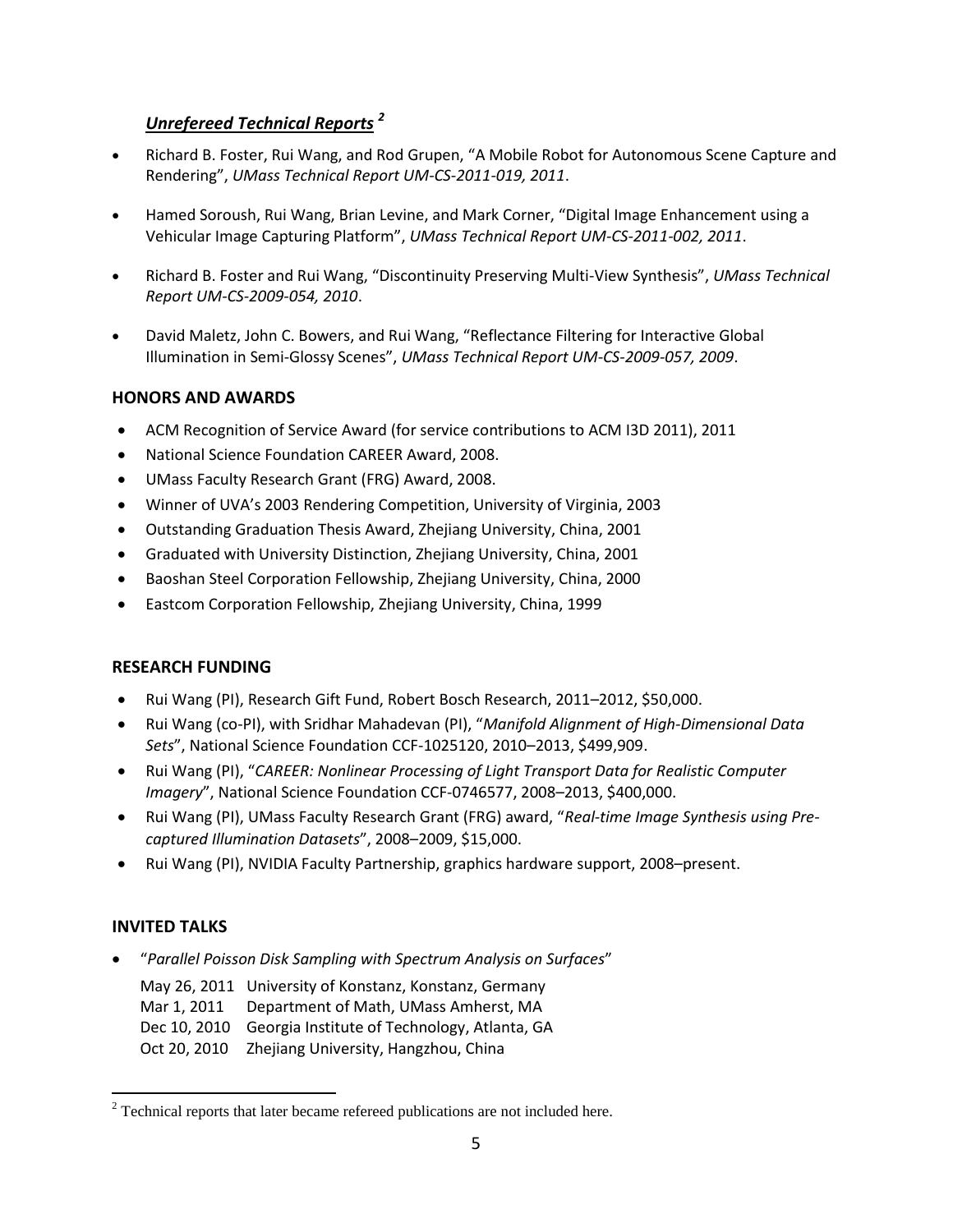"*Interactive Global Illumination using Points*"

Oct 13, 2010 ChinaGraph, Nanjing, China (**Invited Keynote**) Dec 20, 2010 KAIST, Daejeon, South Korea

"*Efficient and Realistic Rendering using A Nonlinear Cut Representation*"

| Jul 14, 2009 | Microsoft Research Asia, Beijing, China |
|--------------|-----------------------------------------|
| Jul 22, 2009 | Zhejiang University, Hangzhou, China    |
| Jul 28, 2009 | Tsinghua University, Beijing, China     |

 "*Fast, Realistic Illumination using Nonlinear Piecewise Constants*" Oct 31, 2008 Williams College, MA

May 7, 2008 MIT, Cambridge, MA May 8, 2008 Harvard University, Cambridge, MA

- "*Interactive Rendering of Realistic Illumination Models*" Oct 2, 2006 University of Delaware, Newark, DE May 24, 2006 Stony Brook University, Stony Brook, NY
- "*Precomputed Radiance Transport*" May 3, 2005 CS 647 Guest Lecture, University of Virginia, Charlottesville, VA
- "*Efficient Reconstruction of Indoor Scenes with Color*" June 5, 2003 University of North Carolina at Chapel Hill, Chapel Hill, NC

### **TEACHING EXPERIENCE**

#### *Assistant Professor University of Massachusetts Amherst, MA*

- S 2013 CMPSCI 473: *Introduction to Computer Graphics*
- S 2012 CMPSCI 691AV: *Advanced Computer Graphics*
- F 2011 CMPSCI 473: *Introduction to Computer Graphics*
- S 2011 CMPSCI 474: *Image Synthesis* Revised from CMPSCI 491K. Semi-required course of the RVG track.
- F 2010 CMPSCI 473: *Introduction to Computer Graphics*
- S 2010 CMPSCI 187: *Programming with Data Structures* Undergraduate core course. Completely redesigned.
- F 2009 CMPSCI 473: *Introduction to Computer Graphics* Revised from 591B. Required course of the *Robotics, Vision, and Graphics* (RVG) track.
- S 2009 CMPSCI 691AD: *General Purpose Computation on the GPU*. New graduate course.
- F 2008 CMPSCI 691AC: *Computational Photography* New graduate course.
- F 2008 CMPSCI 473/673: *Introduction to Computer Graphics*
- S 2008 CMPSCI 491K/691MM: *Advanced Image Synthesis*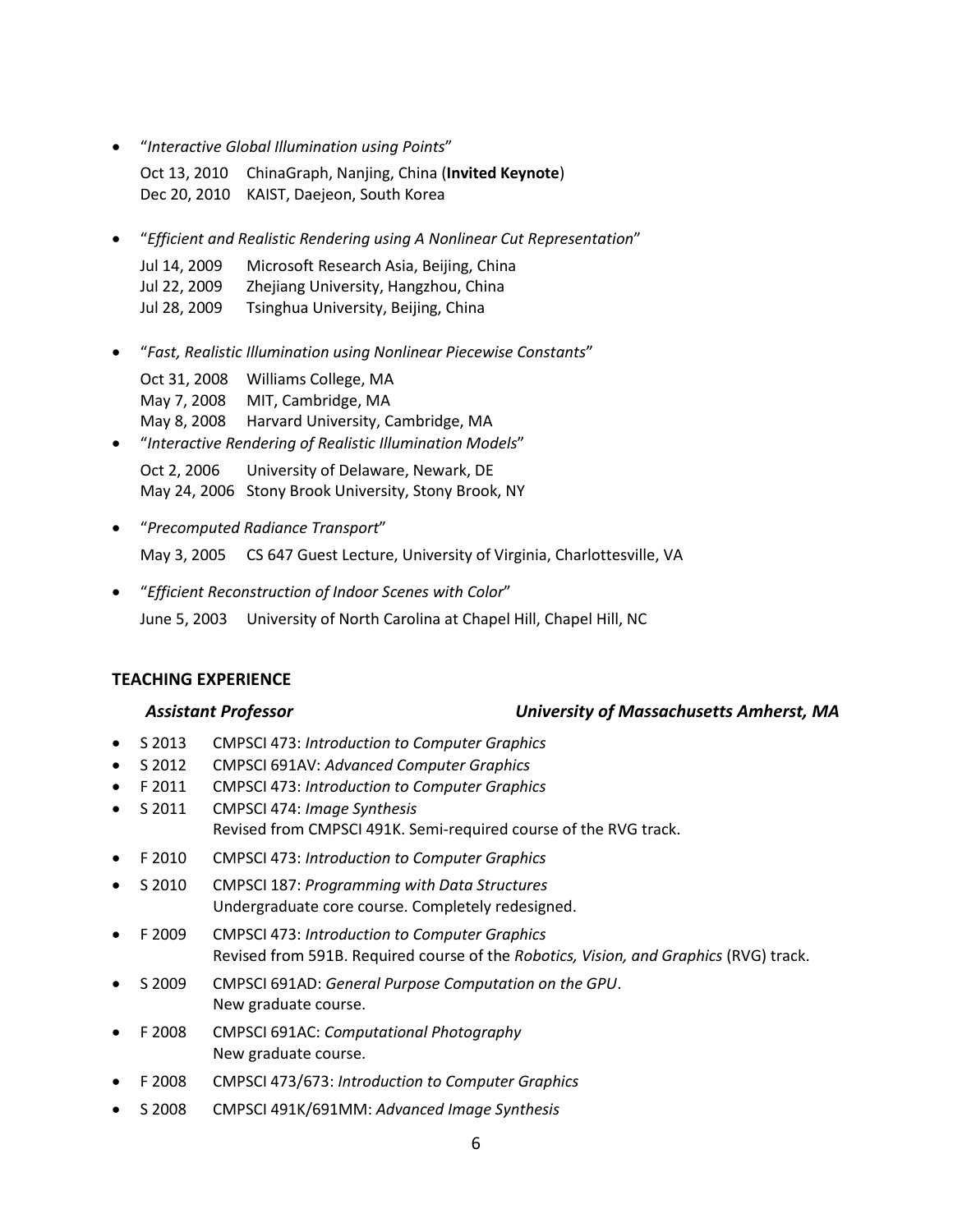New undergraduate course.

- F 2007 CMPSCI 591B: *Introduction to Computer Graphics* Revised from the previous semester with new lectures, assignments, and exams.
- S 2007 CMPSCI 591B: *Introduction to Computer Graphics* New undergraduate course.

#### **ADVISING**

| <b>PhD Students</b> |                        |
|---------------------|------------------------|
| Zhaoliang Lun       | (entered in Fall 2011) |
| Haibin Huang        | (entered in Fall 2011) |
| Yahan Zhou          | (entered in Fall 2010) |
| John C. Bowers      | (entered in Fall 2009) |
|                     |                        |

#### *Master Students*

| Richard B. Foster    | (graduated in Spring 2011, now at United Technologies, Hartford, MA)    |
|----------------------|-------------------------------------------------------------------------|
| David Maletz         | (graduated in Fall 2010, now an independent game developer)             |
| Hong Yuan            | (graduated in Fall 2009, now at Disney Interactive Studios, Austin, TX) |
| Oskar Akerlund       | (exchange student from Linköping Univ., completed MS at UMass in 2008)  |
| <b>Mattias Unger</b> | (exchange student from Linköping Univ., completed MS at UMass in 2008)  |

#### *Other Graduate Students*

| Jurgen Laurijssen | (visiting student in Fall 2009, K.U. Leuven, Belgium)       |
|-------------------|-------------------------------------------------------------|
| Gu Ye             | (visiting student in Fall 2008, Zhejiang University, China) |
| Yannan Shen       | (independent study, MS, Math)                               |

#### *Undergraduate Students*

| <b>Walter Stumpf</b>  | (summer REU and independent study in 2011) |
|-----------------------|--------------------------------------------|
| Stephen Giguere       | (summer REU in 2011, 2012)                 |
| Jonathan Leahey       | (summer REU in 2010)                       |
| Jim Gummeson          | (summer REU in 2010)                       |
| Andrew Chan           | (independent study in 2011)                |
| <b>Matthew Meehan</b> | (independent study in 2008)                |
| William Baumann       | (independent study in 2007)                |

#### *Committee Members*

| Xuan Yu            | (PhD, external member, Univ. of Delaware)                  |
|--------------------|------------------------------------------------------------|
| <b>Tingxin Yan</b> | (PhD, external member, Stony Brook University)             |
| Jurgen Laurijssen  | (PhD, external member, K.U. Leuven, Belgium)               |
| Tian Xia           | (PhD, external member, Univ. of Illinois Urbana-Champagne) |
| Yu-Chi Lai         | (PhD, external member, Univ. of Wisconsin-Madison)         |
| Audrey Lee         | (PhD, UMass Amherst)                                       |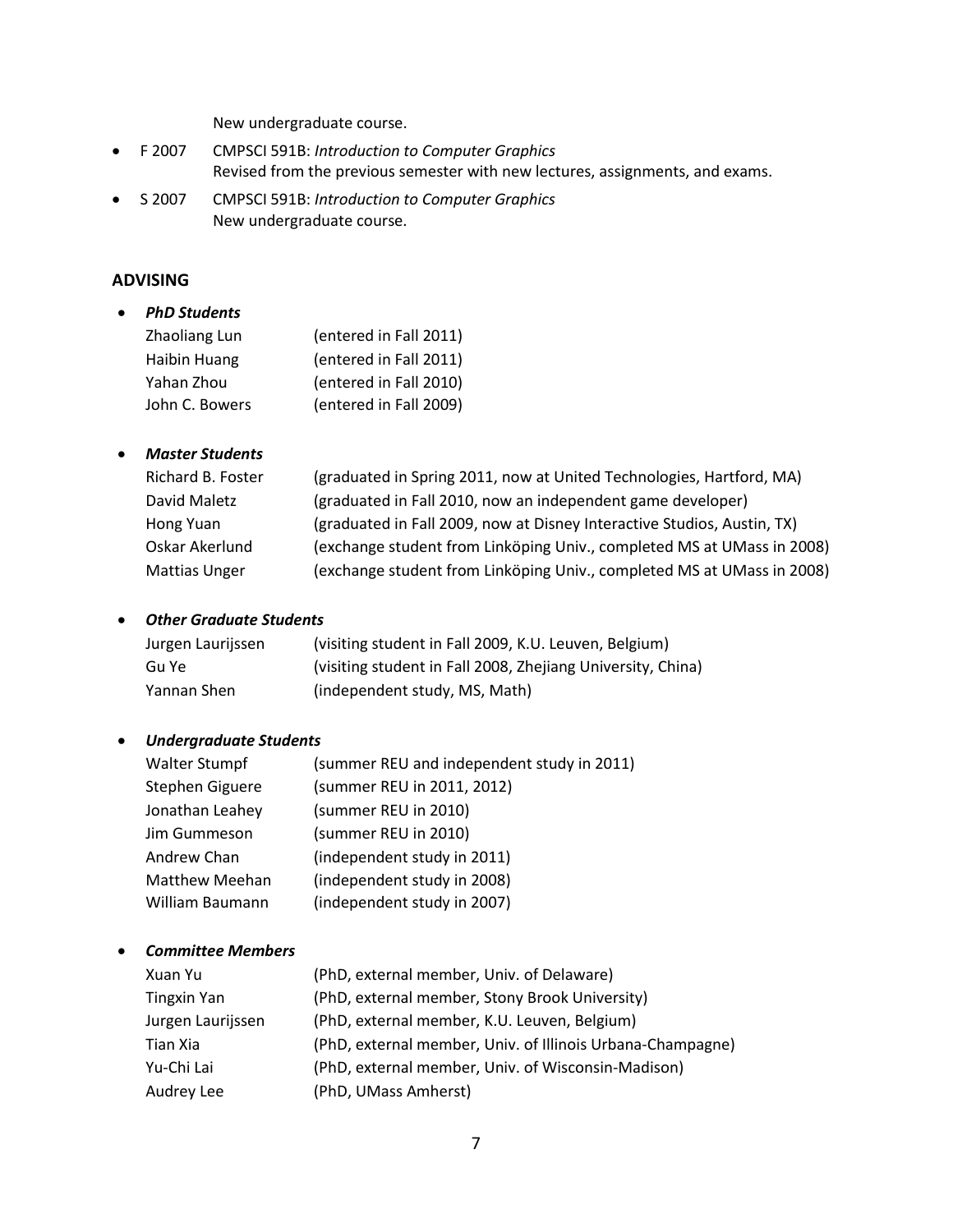| Mark McCartin-Lim  | (Synthesis Project, UMass Amherst) |
|--------------------|------------------------------------|
| Hamed Soroush      | (Synthesis Project, UMass Amherst) |
| Marwan Mattar      | (Synthesis Project, UMass Amherst) |
| Richard B. Foster  | (Synthesis Project, UMass Amherst) |
| Christopher Giroir | (Masters, CS, UMass Amherst)       |
| Sripati Sah        | (Masters, MIE, UMass Amherst)      |

#### **EXTERNAL SERVICE**

#### *Conference and Program Chairs*

Papers Co-Chair, ACM SIGGRAPH Symposium on Interactive 3D Graphics and Games (I3D) 2012 General Co-Chair, ACM SIGGRAPH Symposium on Interactive 3D Graphics and Games (I3D) 2011

#### *Session Chairs at Conferences*

Eurographics Symposium on Rendering (EGSR) 2011, chaired Paper Session "*Accelerating Global Illumination*"

ACM I3D 2010, chaired the Poster Session, and Paper Session "*Shadows and Transparency"* Pacific Graphics 2007, chaired Paper Session "*Rendering I"*

#### *Technical Program Committees*

SIGGRAPH Asia 2012, 2013 Posters Jury SIGGRAPH Asia 2009 Eurographics Symposium on Rendering (EGSR) 2009, 2010, 2011, 2012, 2013 Pacific Graphics (PG) 2007, 2009, 2010, 2011, 2012, 2013 ProCams Workshop 2009

#### *Journal/Conference Paper Reviewing*

ACM SIGGRAPH 2005–2013 ACM SIGGRAPH Asia 2008–2013 Eurographics 2005–2009 Eurographics Symposium on Rendering (EGSR) 2005–2011 Pacific Graphics (PG) 2006–2011 ACM Transactions on Graphics (TOG) IEEE Transactions on Visualization and Computer Graphics (TVCG) Journal of Visual Communication and Image Representation (JVCIP) IEEE Visualization

# *Panelist*

National Science Foundation, 2007 National Science Foundation, 2008

#### **DEPARTMENTAL SERVICE**

 *Committee Member* Honors Program Director (S 2013) Undergraduate Event Committee Chair (S 2013)